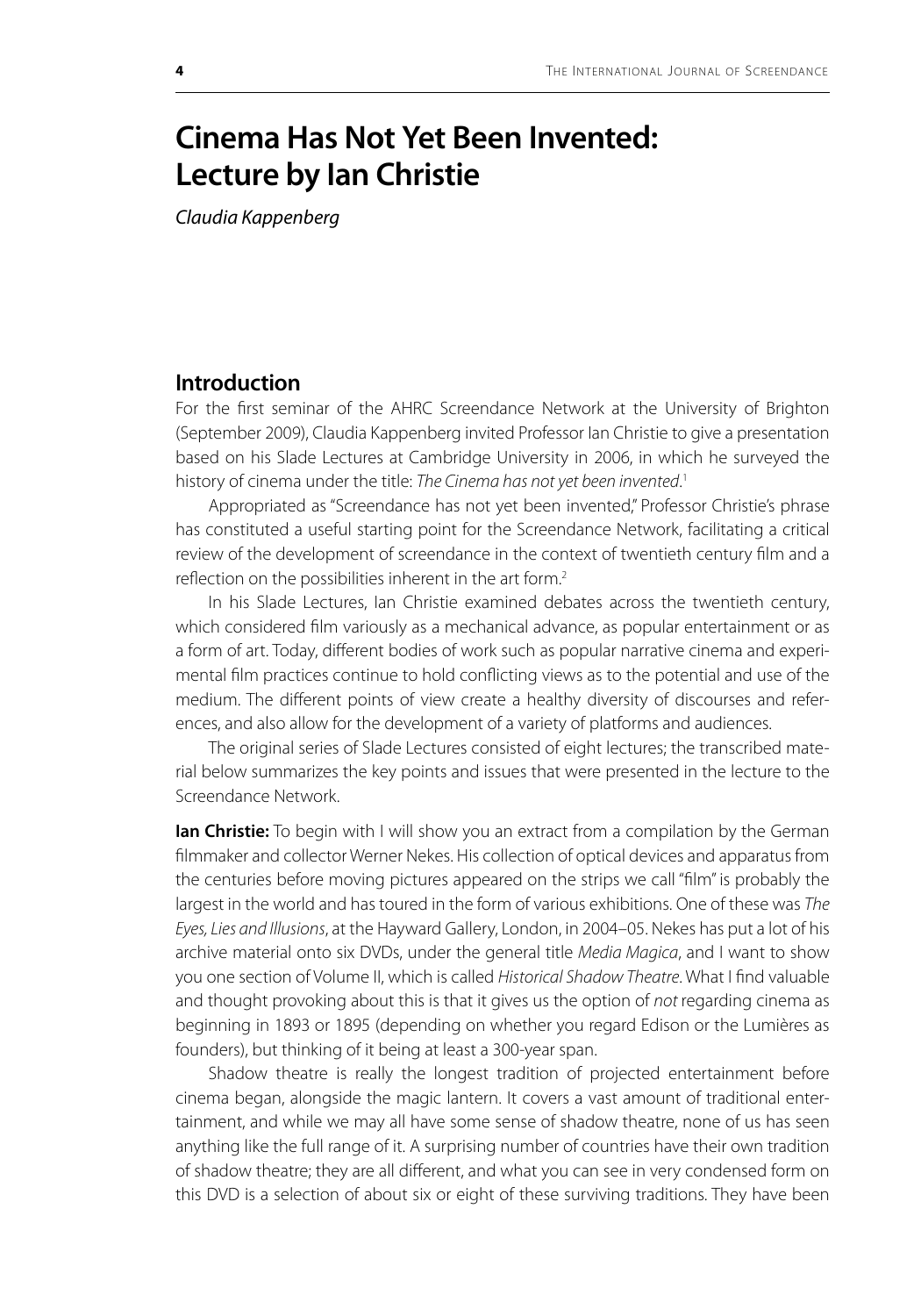filmed both in front of the screen—in "audience view"—and also behind the screen, so you get a sense of what the range of this form might be. And I think it might be especially interesting to you as screendance practitioners and historians.



**Screen shot of traditional Cambodian** *Nang shek* **or shadow theatre. Werner Nekes,** *Media Magica,*  **Volume II. Mülheim an der Ruhur, Germany: Arte, 2004. DVD.**

This reminder of shadowplay as both an ancient and continuing tradition raises the whole question of the limitations of our concept of cinema, and I think provides a useful starting point for our discussion. The starting point for my Slade lectures, and the title "The Cinema has not yet been invented," came from an article by the French critic André Bazin, who was influential through the 1940s and 50s, and became a sort of father figure to the "new wave" film-makers, especially François Truffaut and Jean-Luc Godard, before his premature death in 1958. Bazin's essays from the 1940s are particularly important and have become canonic in film studies.<sup>3</sup> One of these is a review of the first volume of a huge history of cinema by George Sadoul, and towards the end of it Bazin says: "The more you look at the nineteenth century the more you realize that the pioneers of cinema, the people we think of as pioneers, were actually imagining something that was total, integral realism."4 What has happened since, Bazin suggested, is a series of approximations towards that ideal; and he ends up saying, paradoxically (writing in 1946), that "cinema has not yet been invented," even though it keeps getting closer and closer to the original dream of its pioneers.

**Question:** So the dream of the pioneers was a total realism that has only been approximated?

**IC.** Yes it has been approximated by various developments such as the introduction of sound and color, stereo and things like that.

**Q.** Do you think this is true?

**IC.** No, in fact I think it's quite misleading. Bazin was offering a Catholic idealist interpretation of a Marxist history, which he either failed to understand or didn't want to.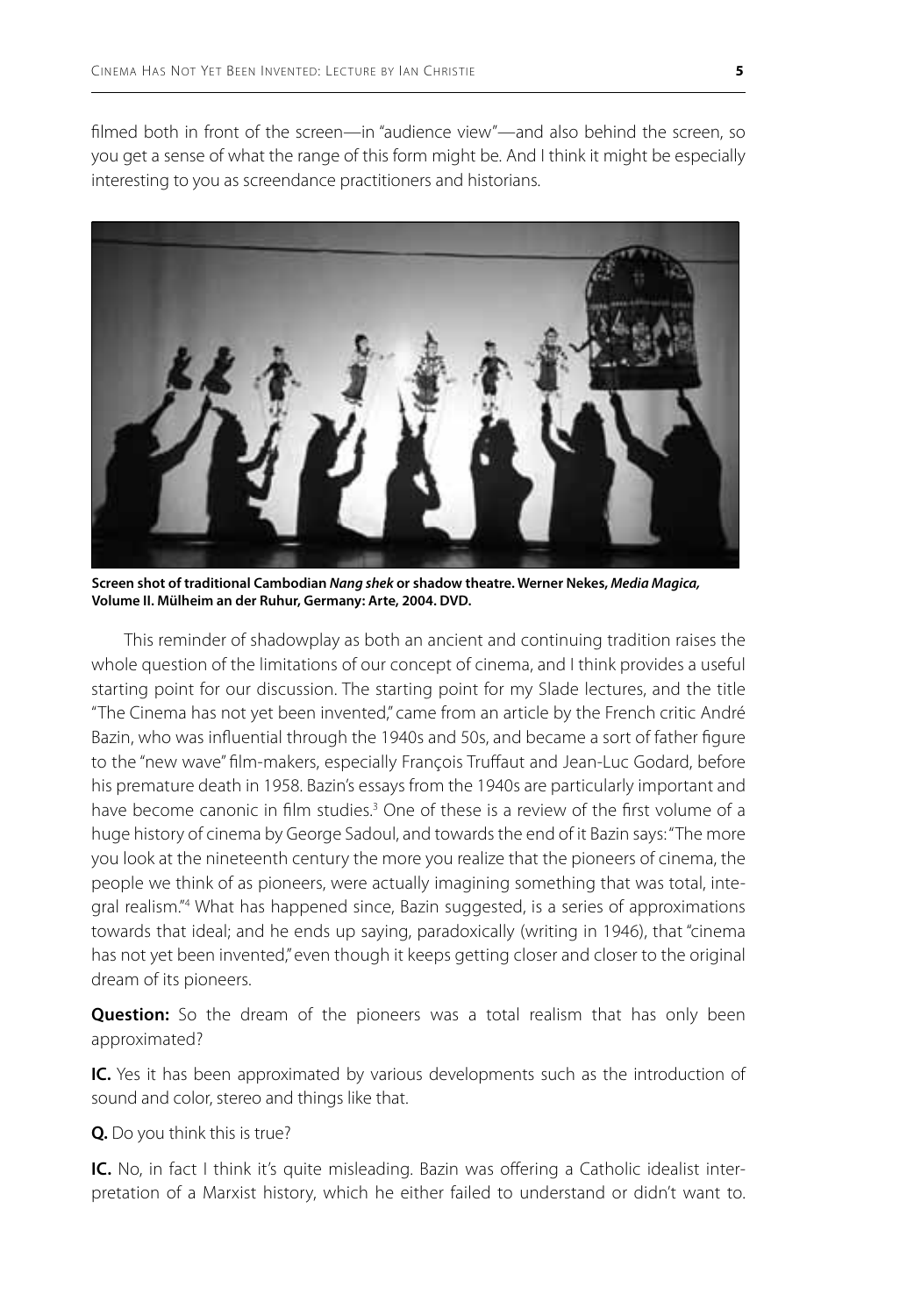The problem is that today all film students are taught Bazin in college, using the rather poorly translated California University Press texts, and they're rarely encouraged to question him. But even if I disagree with Bazin's interpretation of pre-cinema history, I still think he provides a valuable stimulus to think about "what cinema is."

Let me set alongside the Bazin quotation one by Virginia Woolf about the future of film, from the only essay she wrote on cinema, in 1926:

Is there . . . some secret language, which we feel and see, but never speak, and if so, could this be made visible to the eye? . . . Something abstract, something which moves with controlled and conscious art, something which calls for the very slightest help from words or music . . . of such movements and abstractions the films may, in time to come, be composed.<sup>5</sup>

Woolf wrote this essay immediately after seeing *The Cabinet of Dr Caligari* (1919) at the Film Society in London. However, she was less interested in the film than in a blob of dirt that got stuck on the projector and became on screen "a shadow shaped like a tadpole . . . that swelled to an immense size."<sup>6</sup> This inspired her to wonder if film could move beyond the "disastrous" photoplays that she despised, to express the subjectivity of the inner life. Here I might add that I've had a special affection for Woolf's vision of film even since I wrote a television series for the centenary of cinema, in the mid–1990s, and we managed to get Fiona Shaw to play Virginia Woolf.<sup>7</sup> The



**Film still of Dickson's** *Experimental Sound Film* **(1895) with W. K. L. Dickson playing the violin. Courtesy FilmSound.org.**

speech I wrote for her took some lines from the 1926 essay, and extended them in a way I hope Woolf would have approved of.

We could say that 1896 marked the official beginning of cinema, or rather of moving pictures, when they went public and projection on the screen before an audience began. But Edison had been making subjects for his Kinetoscope peepshow machines since 1894, and most of these were performance-based. They were all shot in his "Black Maria" studio in New Jersey and the performers were mostly popular performers from Broadway. One, however, is strikingly different. It shows two men dancing together, with a third playing the violin beside a large Phonogram horn.

This *Experimental Sound Film* dates from 1894, and the director (and violinist) was W. K. L. Dickson, a Scot born in France, who became the key figure in Edison's team working on moving pictures. Edison always thought that moving pictures would combine with recorded sound, which of course he had pioneered with the Phonograph in 1877. This film was apparently made to demonstrate the principle of the Kinetophone, an early attempt to synchronize phonograph cylinders to moving pictures. For a long time it was thought to be something of a fake or at least ahead of what was possible at the time. Then the original cylinder was discovered, and it could indeed be synchronized, as the editor and sound designer, Walter Murch, has demonstrated.<sup>8</sup> We might want to consider this the founding work of screendance: modest in its choreography, yet focused on what the new apparatus could deliver.<sup>9</sup>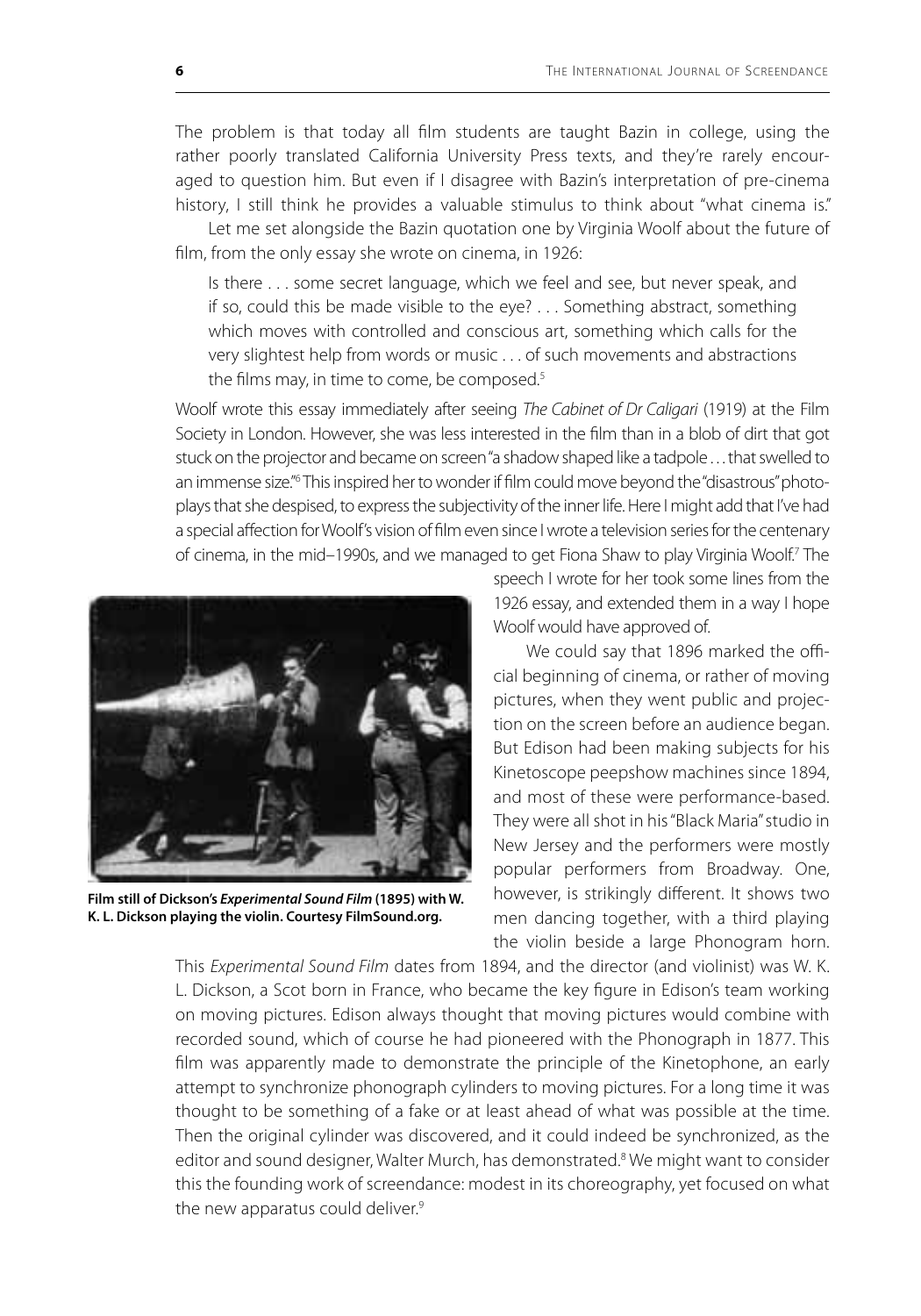A decade after the first films appeared in music halls and fairgrounds, the standard programmed had increased in length to an average of 70 minutes, but still consisted of a mix of mostly ten-minute films of different genres—topical, knockabout comedy and trick films. These last made use of reverse-motion and stop-motion substitution for magical effect, keeping alive the novelty of "animated photography" that had seized the imagination of early viewers. Then, from about 1908, things began to change. One aspect of this was what had depressed Virginia Woolf: the trend towards "realistic" drama, often drawing on wellknown literary works. Yet despite those who deplored this trend, many more saw in it a new dramatic mastery that integrated all the elements of film to create a convincing "world."

The key work in this new vein was *The Assassination of the Duc de Guise* (France, 1908, Calmettes and Le Bargy), which drew on the resources of the Comédie Française, France's leading classical theatre, to dramatize a famous episode in French history, when the Duc de Guise was lured to his death at the court of Henry III. With its richly authentic costume and decor, and well-plotted movement and editing, the film also benefited from a score by the leading composer, Camille Saint-Saens. This was the first major score written for the cinema, an extremely successful piece of music, which anticipates the next twenty years of film music, and much beyond. And yet, for all its achievement, many historians of cinema subsequently repeated the claim that the *Duc de Guise* marked a "wrong turn," subordinating film to theatre. What is undeniable is the influence of the "film d'art" movement that the *Duc de Guise* spearheaded, and which soon gave rise to a wave of historical subjects in many countries. Whether this distracted cinema from other possibilities remains open to debate, but it undoubtedly broadened the medium's appeal to the educated classes and paved the way to its tackling more ambitious subjects.

Ambition flourished particularly among Italian producers during the next five years, as they developed the distinctive new genre of the epic portrayal of antiquity. Using stories from Roman history and Greek mythology, with lavish sets and large casts, they created a taste for spectacle that would take film into the 'teens, filling existing concert halls and vast new cinemas with an ever-growing audience, which now included royalty.<sup>10</sup> Despite the ostensibly Christian themes of *Quo Vadis?* (1912), *The Last Days of Pompeii* (1913), and *Cabiria*

(1914), these films also had a frankly sensational and exotic appeal, harking back to the popular paintings of ancient Rome by Gerôme and Alma-Tadema, and establishing film as a medium of popular spectacle. Their scale and popular success prompted other filmmakers to consider treating more recent national history on a similar scale: hence, a rash of battle films and, strongly influenced by the Italian model, D. W. Griffith's account of the American Civil War, *Birth of a Nation* (1915).

But during this crucial development, as the new longer "feature" films displaced the previous standard programmed of varied short films, there was an important moment of reflection. 1913 saw a cluster of polemics



**Screen shot of a pioneering "art" film:** *The Assassination of the Duc de Guise.* **Directed by André Calmettes and Charles Le Bargy, 1908.**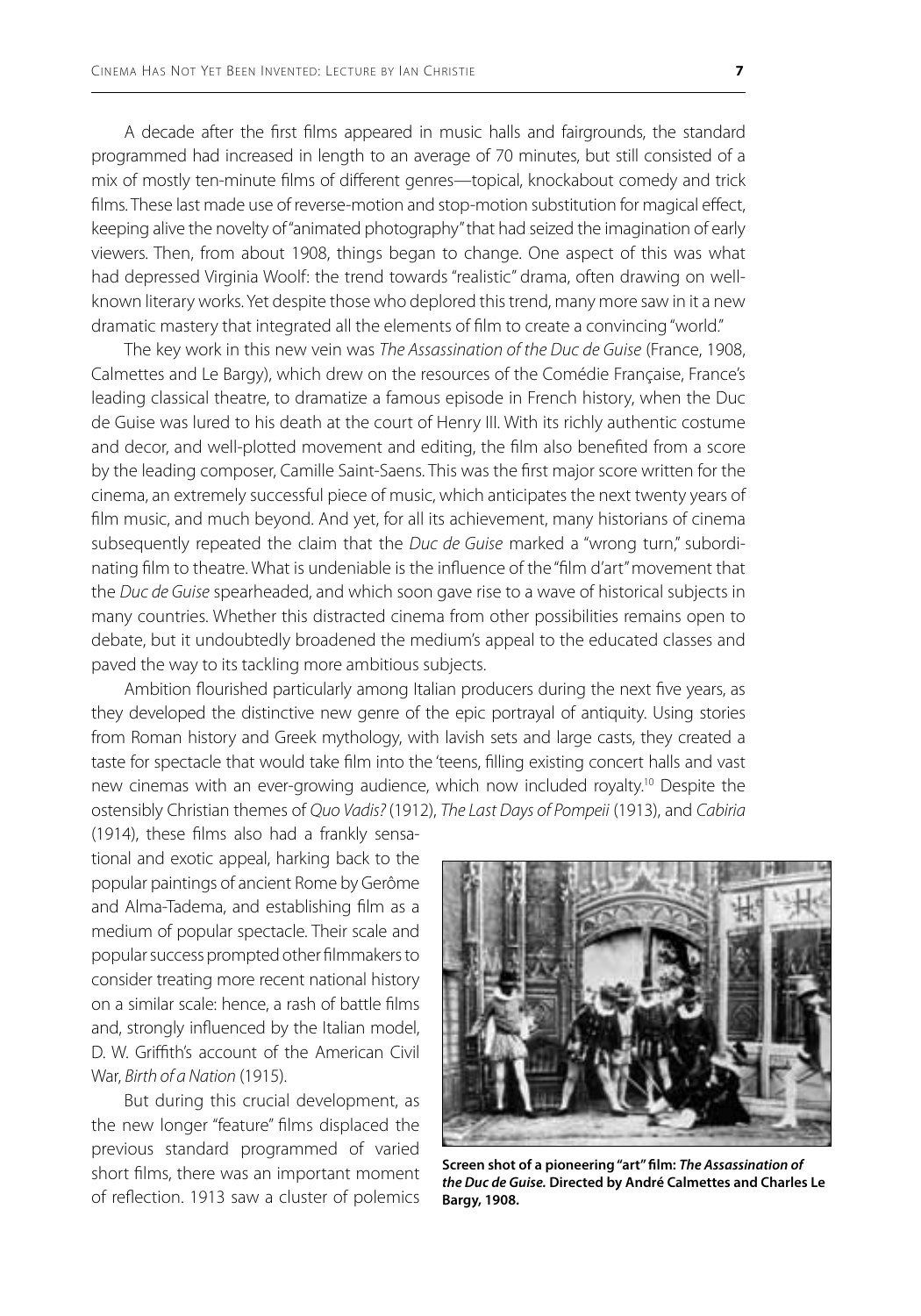and experiments that would change the status of film and ultimately establish its claim to be considered a new artistic medium. The Russian Futurist Vladimir Mayakovsky, a firebrand young poet at this time, was skeptical about cinema and he spoke for many when he insisted that it "obviously" could not be an independent art form, in a series of articles for an early Russian film journal.<sup>11</sup> Yes, he agreed, it could certainly provide "aesthetic enjoyment," but "cinema and art are phenomena of a different order." Embedded in Mayakovsky's position at the time—a time, as we now know, when Russian filmmakers were creating some of their earliest masterpieces—is the old charge that film depends on machinery, or that it merely multiplies and distributes images, like the printing press or the typewriter.<sup>12</sup> Another Russian, the playwright Leonid Andreyev, argued at this time that the cinema would take over the stage's role in popular entertainment and that this would leave drama free to do different things.<sup>13</sup> To some extent they were right, a certain kind of play or spectacle that had been done on stage was taken over by the screen; and five years later, after the October revolution, Mayakovsky would throw himself into film, writing and starring in three highly experimental works that explored and exploited the ontological ambiguity of film as representation.<sup>14</sup>

Then there were still others whom we might consider the visionaries of 1912–1913, who already began to see a new art form coming into existence. Let me give some examples of these very different characters. Certainly the most distinguished was Sir Hubert Von Herkomer (1849–1914), who was an established artist, a Royal Academician, and painter of some of the most famous pictures of the nineteenth century, such as *Hard Times* (1885) and *On Strike* (1891). Herkomer announced in 1913 that he was giving up painting in favor of cinema, since he saw "the greatest possibility of art in the film."<sup>15</sup> He set up a studio in the grounds of his suburban house and plunged into film production, but unfortunately died just a year later and all the films have been lost. His move, however, marked quite a profound shift and indicated that for social realists like himself, films were beginning to seem the best way to reach a mass audience, as he had previously done through his illustrations for *The Graphic* in the 1870s.16

Artists of a very different stamp, Wassily Kandinsky and the composer Arnold Schönberg (who also painted), both speculated from 1911 to 1913 about the possibility of using animated film in complex experimental stage works they were both wrestling with— Kandinsky's *Der Gelbe Klang* [The Yellow Sound], a "colour-tone drama," and Schönberg's quasi-opera *Die Glückliche Hand* [The Lucky Hand]. Both wanted to avoid having actual bodies on stage in what were essentially abstract expressionist works, and wondered if animated film might produce a suitably spectral image.<sup>17</sup> As it turned out, neither proceeded with the idea of commissioning a film, probably for the same reasons that Picasso did not proceed with his idea of making a film around the same time, or that Léopold Survage failed to secure backing for his "coloured rhythm" series of paintings in 1912–1913.<sup>18</sup> Few artists had any contact with the world of filmmaking at this time, and although color tinting and toning were routine for commercial films, these industrialized processes would hardly have satisfied the requirements of a Kandinsky or a Picasso.<sup>19</sup>

If visual artists would not engage directly in filmmaking for another decade, there are plenty of examples from the 'teens of what could perhaps be described as a "proto-filmic" impulse. The Bloomsbury painter Duncan Grant, for instance, produced an uncharacteristic work in 1914, entitled *Abstract Kinetic Painting with Sound*, which consists of a 4.8-metre scroll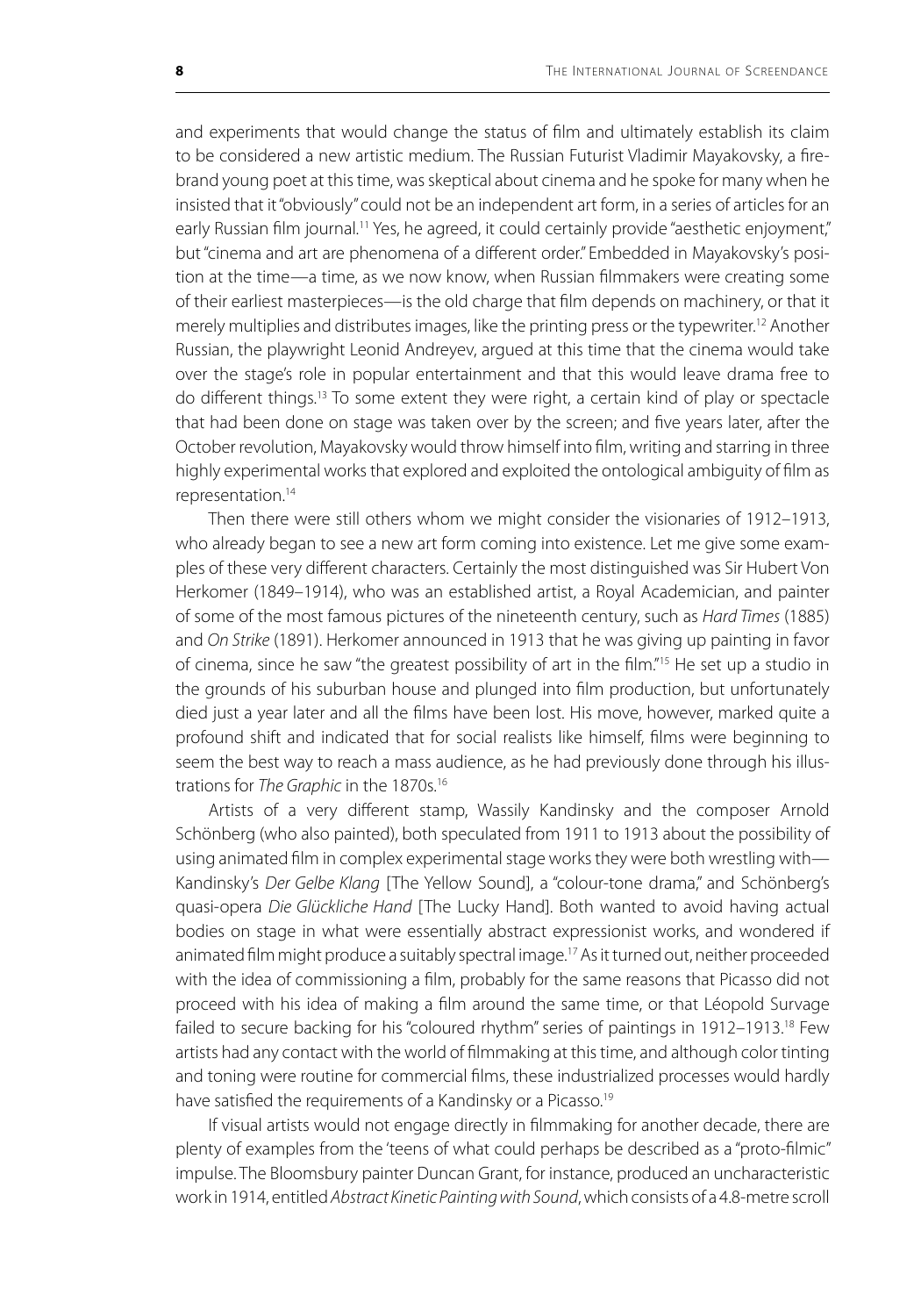decorated with geometric shapes that was intended to be wound by a motor slowly past a rectangular viewing aperture to the accompaniment of one of Bach's Brandenburg Concertos.20 Now too fragile to be operated, this singular work—very different from anything else by Grant—was filmed and with accompanying music in 1974 and can now experienced *as* the abstract animation that it points towards. Grant was not the only artist of this period to experiment with the "scroll" form: Sonia Delaunay collaborated with the poet Blaise Cendrars to make a "simultaneous" fold-out book of his modernist narrative poem *La Prose du Transsibérien et de la petite Jehanne de France* in 1913 that extends as a two-meter scroll.

The 1920s is probably the era we all know best as the cradle of avant-garde film, with a number of fully-fledged alternatives to mainstream cinema produced by what



**Léopold Survage, from the series** *Le Rythme coloré* **(1913). Image courtesy Scala Archives, SCALA Group S.P.A., Florence.**

are sometimes called the "historic avant-gardes." A curious feature of this period of intense productivity is that these off-shoots of Futurism, Cubism and Expressionism are all ten to fifteen years "late"—as if cinema had to reach a level of technical sophistication and diversity to allow the original impulses behind these earlier movements to reach the screen. In the case of the French avant-garde formed by Louis Delluc, Jean Epstein, Marcel L'Herbier and Germaine Dulac, this has been labeled "Impressionist," although only some aspects of Delluc's and Epstein's work corresponds to the original Impressionist agenda, with Art Deco a more obvious correlate. Among all these "delayed" '20s film avant-gardes, only Dada and Constructivism really produced contemporary film equivalents: Dada in Man Ray's films and the Picabia-Clair *Entr'acte* (1924), and in the animation of Hans Richter and Viking Eggeling; and Constructivism primarily in Dziga Vertov's and Sergei Eisenstein's films.

From a distance, avant-garde film of the '20s can easily seem to belong to a common aspiration to "free" cinema from conventional narrative and bourgeois values, but it was actually a period of intense struggle between competing groups and movements. Many of these struggles were over rival definitions of film's intrinsic or essential quality—what sets it apart from all other media and is "specific" to it. In France this coalesces around the idea of *photogénie*, meaning that the moving photographic image has a particular hypnotic or arresting quality, especially when showing close-ups of faces and objects.<sup>21</sup> This theory or belief was sharply challenged by the "montage" school, mainly Soviet Russian filmmaker-theorists, who argued that, on the contrary, the specificity of film lay in the *juxtaposition* of images rather than in their content or photographic qualities. This clash was well illustrated by an exchange over *The Battleship Potemkin* in 1926. The Hungarian-born critic Béla Balázs had praised the "hidden symbolic expressiveness" of *Potemkin* 's images in an article entitled "The Future of Film," which was republished in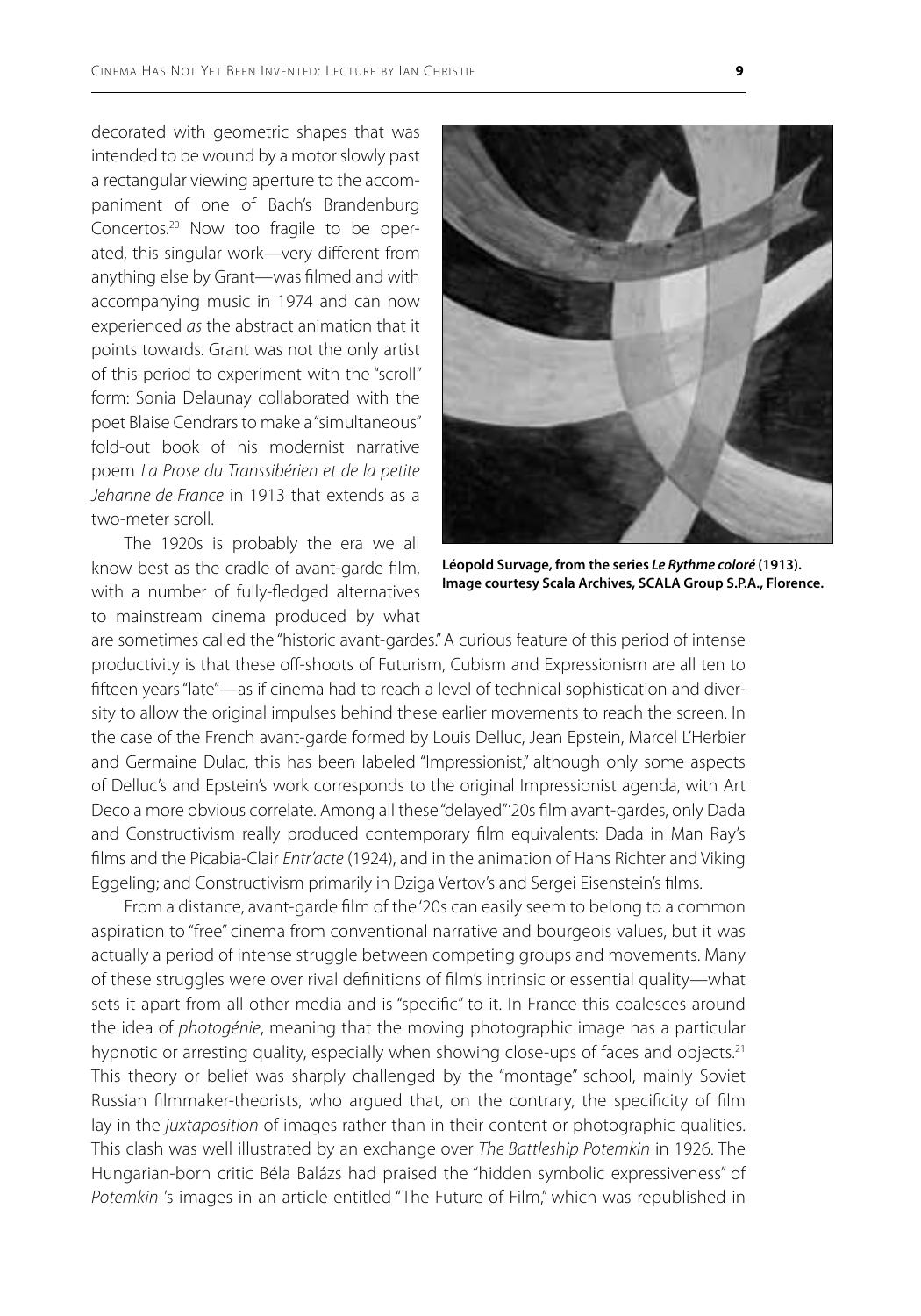

**Screen shot,** *Entr'acte* **(1924), directed by René Clair from a script by the Dada painter and activist Francis Picabia. Paris: Re-Voir, 2005. DVD.**

Russia.<sup>22</sup> Eisenstein retorted with a stinging rebuke, "Béla forgets the Scissors," in which he pours scorn on the "individualism" of single shots and on the "honest" narrative of American cinema, insisting that "*the expressive effect of cinema is the result of juxtapositions*."23 (I should add here that seeing this as a straight choice rather oversimplifies a more complex field of possibilities. Among German filmmakers in particular there was an intense development of the "plasticity" of the image, which amounted to sculpting in light, in films by Robison, Murnau and Lang; and I think this should be regarded as neither impressionist nor montage-based, but really amounted to *building* film as a kind of dramatic architecture, and it would lay the foundations for the mature Hollywood



**Screen shot of the intense plasticity of the image in Murnau's European masterpiece,** *Faust* **(1926). Courtesy http://www.archive.org.**

cinema of the 1930s and 40s).

 Despite their differences, a common feature of the 20s avantgardes was what I would call a utopian aspiration. Amid the many manifestos of the inter-war period, film is increasingly seen as having the potential to create a "new language" of the image—in Soviet Russia and France above all, but also in many other countries that had apparently shown little interest in the artistic potential of the new medium. Even a figure such as Kazimir Malevich, convinced of the importance of his Suprematist revolution in painting, believed that film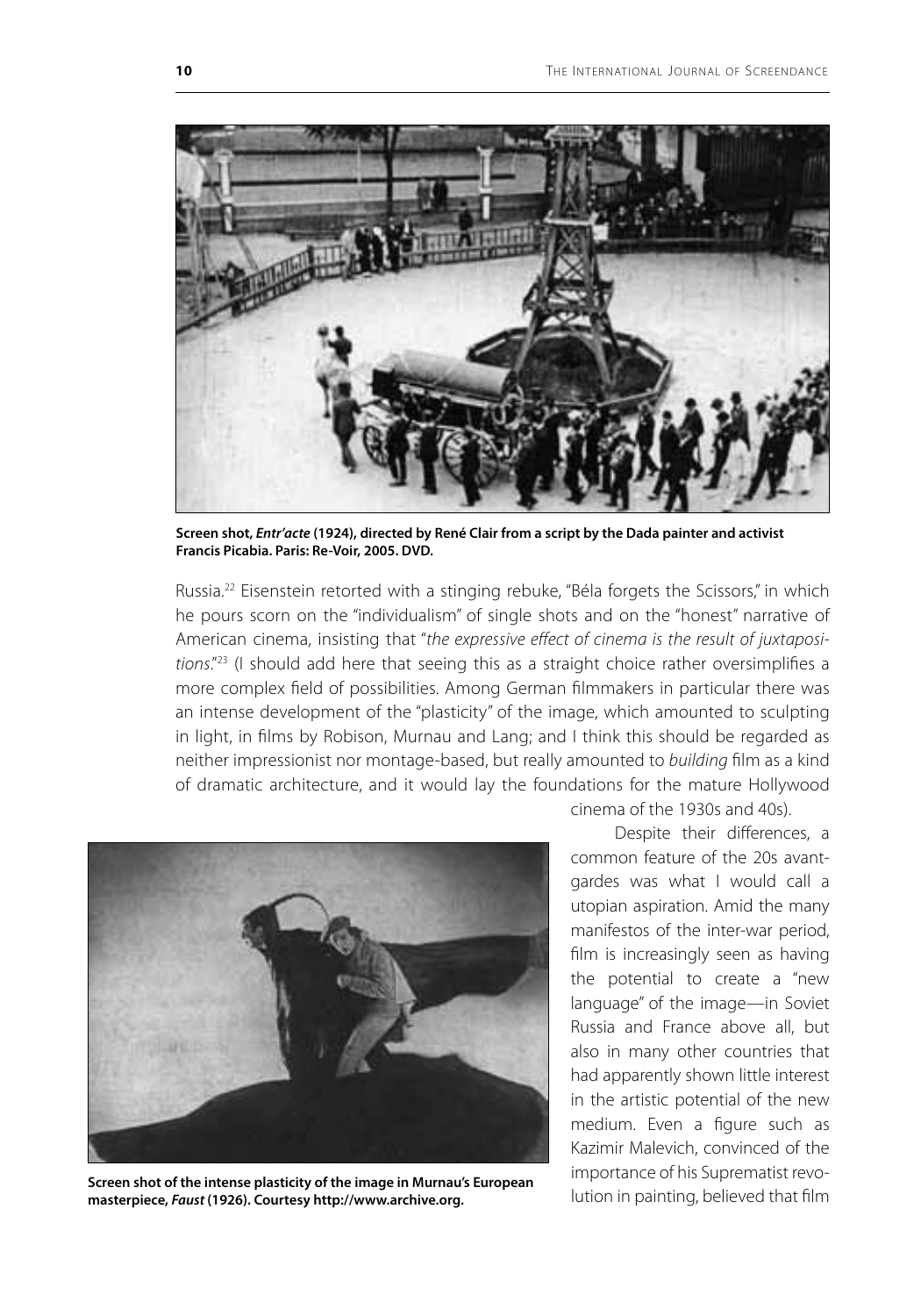could achieve still more, if it could overcome its attachment to mere narrative and figurative representation. Writers other than Woolf, from Pirandello to Joyce and Dos Passos, were intrigued by the potential of film to carry forward their experiments in multi-dimensional construction. And works such as Gance's *Napoleon* (1927), Murnau's *Faust* (1926), and Eisenstein's *October* (1928) pointed towards the possibility of a new *Gesamtkunstwerk*.

Then came the Talkies. It's a failure of a rather myopic film history to overplay this technological transformation. Synchronized sound-on-film certainly arrived as an industrial fact of life between 1928 and 1930. But its impact can scarcely be separated from profound changes in the economic and political structure of the world, due to the Wall Street crash, Stalin's drive for industrialization in Russia and the rise of Hitler—not to mention those filmmakers who believed in progress. Many factors conspired to de-rail the historic avant-gardes, which found themselves dispersed and in disarray at the beginning of the 1930s. At the same time, new avant-gardes began to emerge, along with new genres and opportunities for filmmakers to reach vast new audiences.

Recorded music was the most obvious beneficiary of the new technology—and the "intended" use for synchronized sound. The "talkies" were never expected to talk, except as an adjunct to musical performance, as in the early Vitaphone demonstration films, and the realization that audiences were prepared to listen to a lot of speech came as something of a surprise. But the rapid development of the "musical" in the early '30s created what was substantially a new cinematic form, and one in which dance would prove as important as music *per se*. Documentary film was a less predictable creation of the sound era. There had of course been many earlier forms of non-fiction film, but the '30s saw the documentary become established and recognized as a genre, giving rise to many different practices and to a body of theory.

There were inevitably very different attitudes towards the new genres made possible by recorded sound. Some mourned the loss of what had now become "silent" cinema's

universality, and regarded the talkies as responsible for a loss of artistic or radical potential. In the United States, for elites such as the left-leaning intellectuals of *Partisan Review* and connoisseurs of Modernism involved with the Museum of Modern Art, "Hollywood" became synonymous with a debased mass culture. And when Soviet cinema began to produce its own musicals, led by Eisenstein's former associate Grigori Alexandrov, these were denounced as the equivalent of, but inferior to, Hollywood's own opium for the masses.<sup>24</sup> We, of course, now tend to see considerable aesthetic and even political value in the Depression-era musicals to which Busby Berkeley



**Grigori Alexandrov's** *Jolly Fellows* **(1934) disappointed many left-wing intellectuals who prized the seriousness of Soviet cinema—which now seemed to be converging with Hollywood's new musicals, as the critic Dwight McDonald lamented in his** *Partisan Review* **articles of 1938. Mosfilm, 1934. Image courtesy of Grading Dimension Pictures, Inc.**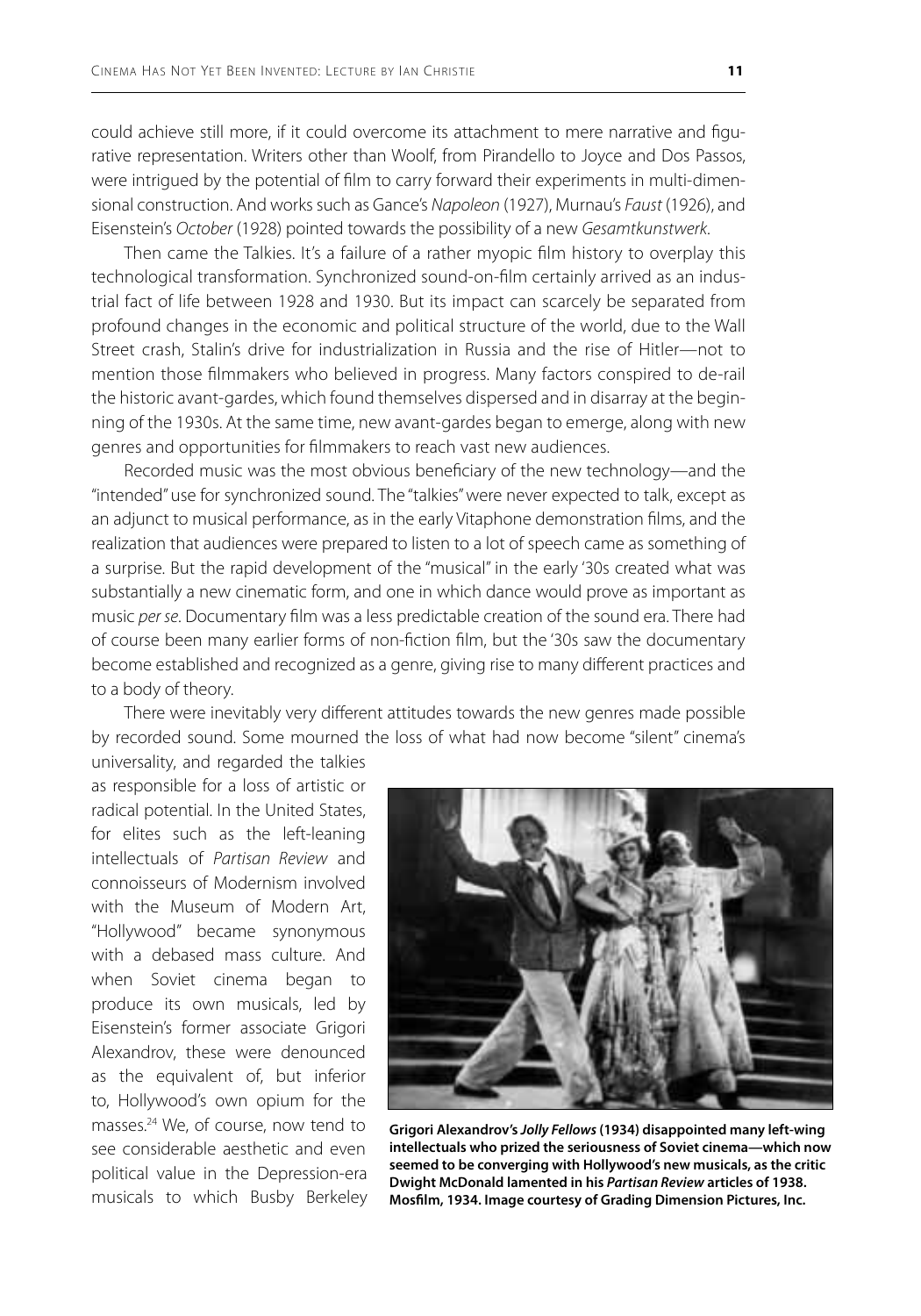contributed pyrotechnic routines. But there were real culture wars in the 1930s over which side were you on, and we're still living with the legacy of these to some extent.

**Question 1:** There are a number of feminist readings of Berkeley's work.

**Question 2:** But in the context of screendance, it is generally not discussed in a critical way.

**IC.** There were many voices in these critical debates, and I want to mention just two, by way of contrast. Erwin Panofsky was a great art historian and the founder of the study of "iconology" as an art historical method. A refugee in America, he gave an important paper in 1934, in support of the Museum of Modern Art's film collection, which was published as "Style and Medium in the Motion Picture."<sup>25</sup> Perhaps surprisingly, this advances a trenchant argument in favor of popular Hollywood cinema. Panofsky took a stand on the Marx Brothers, the Western and popular genres, arguing that these can be traced back to earlier periods of culture, and that such commercially viable culture is always superior to subsidized art which is intended for the elite. Film, he maintains, is the only contemporary art whose disappearance would register with the public as a disaster. And Panofsky was probably the first major critic to identify a "nostalgia" for the silent era, while insisting that every gain in artistic progress involves some loss, but remains a gain "provided that the basic nature of the medium is realized and respected."<sup>26</sup> Another key figure from the 1930s, Walter Benjamin, did not escape Europe to a new life in America, and did not advocate Hollywood as a model for popular culture. In his pioneering 1936 essay on "The Work of Art in the Age of Mechanical Reproduction," Benjamin looked to Soviet cinema and radical documentary as models, where "any man today can lay claim to being filmed."<sup>27</sup> From opposed ideological positions, Panofsky and Benjamin are both arguing for cinema as the paradigm art form of the twentieth century, intrinsically popular and democratic.

Amid the major upheavals of the early '30s in cinema, one strand is often overlooked. This is the growing use of film for public information and commercial advertising, which



**Screen shot from Len Lye's** *Rainbow Dance* **(1936), which combines graphic and choreographic elements in an exuberant display of "screendance." Image courtesy of the Len Lye Foundation, the Govett-Brewster Art Gallery, the New Zealand Film Archive, and the British Post Office.**

was another innovation of the sound era. John Grierson managed to persuade the British establishment that there were important lessons to be learned from such otherwise antipathetic examples as Soviet cinema, and secured funding for an Empire Marketing Board film unit, from which would follow his work at the Post Office's equivalent unit, where he brought together many of the period's most talented young artists to work on films such as *Colour Box*, *Night Mail* and *Coal Face*. Advertising was also undergoing change, and as director of publicity for Shell-Mex and BP, Jack Beddington was instrumental in employing artists to produce the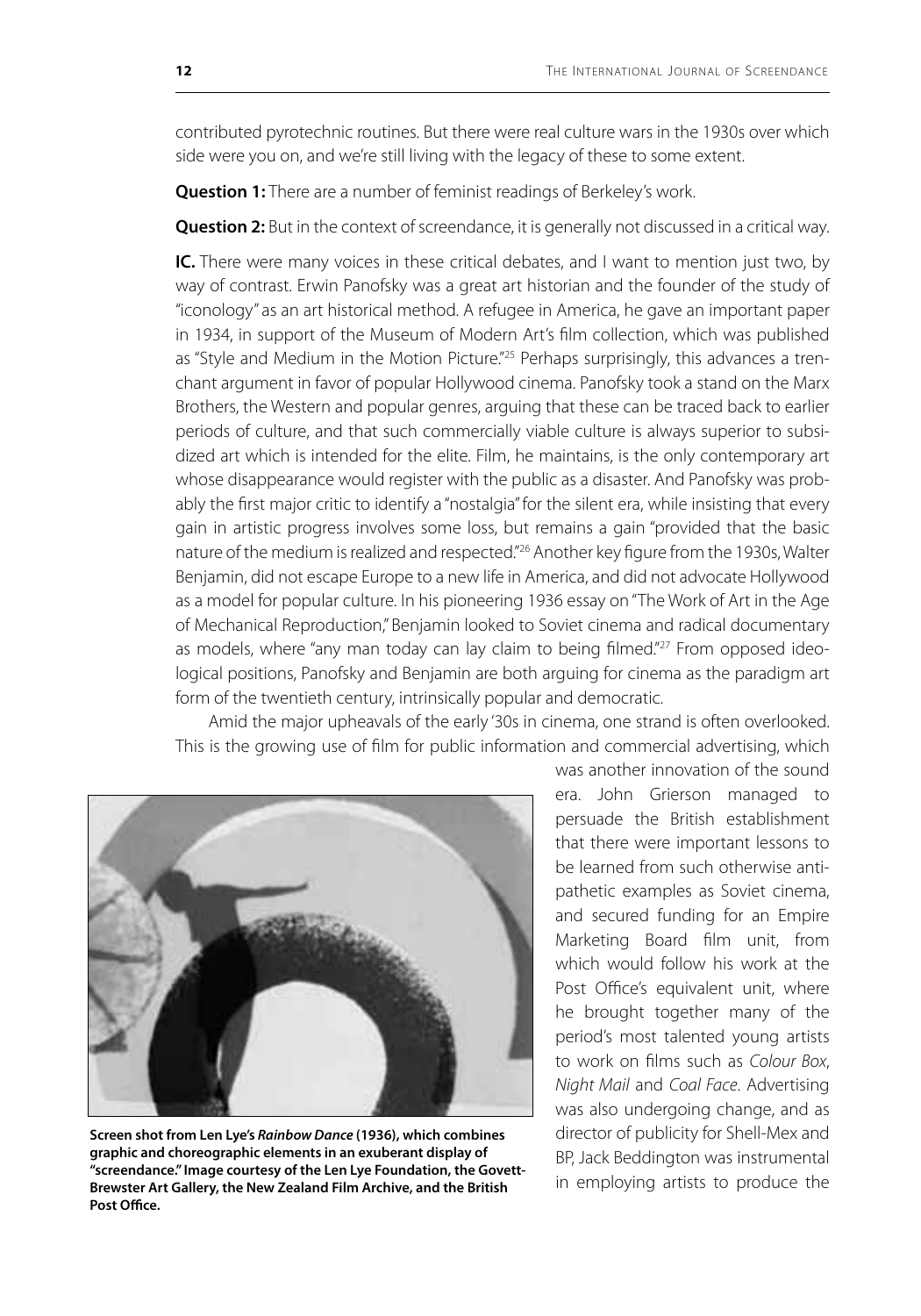Shell Guides and many collectable posters, and to make innovative and entertaining films such as *The Birth of a Robot* (1936), co-directed by Humphrey Jennings and Len Lye. Between them, Grierson and Beddington paved the way for a recognizably modern pact between artists and sponsors, where the latter support the former's experimentation, without insisting on a "hard sell."

Two of Grierson's protégés at the GPO film unit were important pioneers of screendance: Norman McLaren and Len Lye. Lye's earliest and best-known films are abstract animation set to dance music, but his *Rainbow Dance* (1936) is different, in that it incorporates the human figure, photographed and "rotoscoped" into a series of stylized graphic "sets," so it has much more complex material. For me, this is Lye's greatest achievement. It's very interesting also in terms of the cultural history of the 1930s, because the figure of the dancer you see is Rupert Doone, the founder of the Group Theatre, which commissioned T. S. Eliot's first play, *The Rock* (1934), and presented Brecht and Weil's early collaborations. Doone was a dancer who wanted a fusion of dance and theatre, initially inspired by Diaghilev (for whom he had danced) and by the new German theatre. I've never discovered how he became involved with Lye, although some other artists like W. H. Auden and Benjamin Britten were involved with both Grierson's documentary unit and the Group theatre.<sup>28</sup> In any case *Rainbow Dance* marked a real moment of coming together of different avant-garde currents and the film must have been seen by hundreds of thousands of people through being widely distributed in the cinemas.

I advised on several sections of the Modernism exhibition at the V&A in 2006, and we ran this film in the last section of the show, where it played for about two and a half months.29 When I visited the exhibition, I felt people had their spirits lifted by *Rainbow Dance—* it's very infectious in a truly audiovisual manner, and an incredibly ambitious piece for that time, working just on the edge of what was possible with the new color processes. You feel that Lye is trying to do everything in one film, just in case he doesn't get a chance to do it again. So this would be my prize example of early screendance, because I think that it produces a wonderful synthesis.

**Question:** It sounds as if you're talking only about formal considerations.

**IC.** No, I think there's much more to it than that. These public-service films were produced at a time when the idea of the modern state was beginning to take shape. In 1930s Britain, the state was creating a "public sphere," as we would say today, with bodies that were funded through government, and which projected a vision of a cohesive society. So there is a kind of social philosophy underpinning these films, from the Empire Marketing Board, the Post Office and the Gas Council. They are really about how things will work for you as a citizen—the spoken text at the end of Rainbow Dance is rather quaintly poetic: "The Post Office Savings Bank puts a pot of gold at the end of the rainbow for you. No deposit too small for the Post Office Savings Bank." And I think this was something the filmmakers were very comfortable with; this was their philosophy too. I mentioned Edgar Anstey, who co-directed *Housing Problems* (1935), and carried his experience from the 1930s into the film units that were created by the nationalized industries post-war, like the National Coal Board and British Transport. These film units continued into the '50s and '60s until they were dismantled. The Ford Foundation also became a very enlightened sponsor and really took up the whole idea of documentary with a very liberal social vision, as in a film like *We*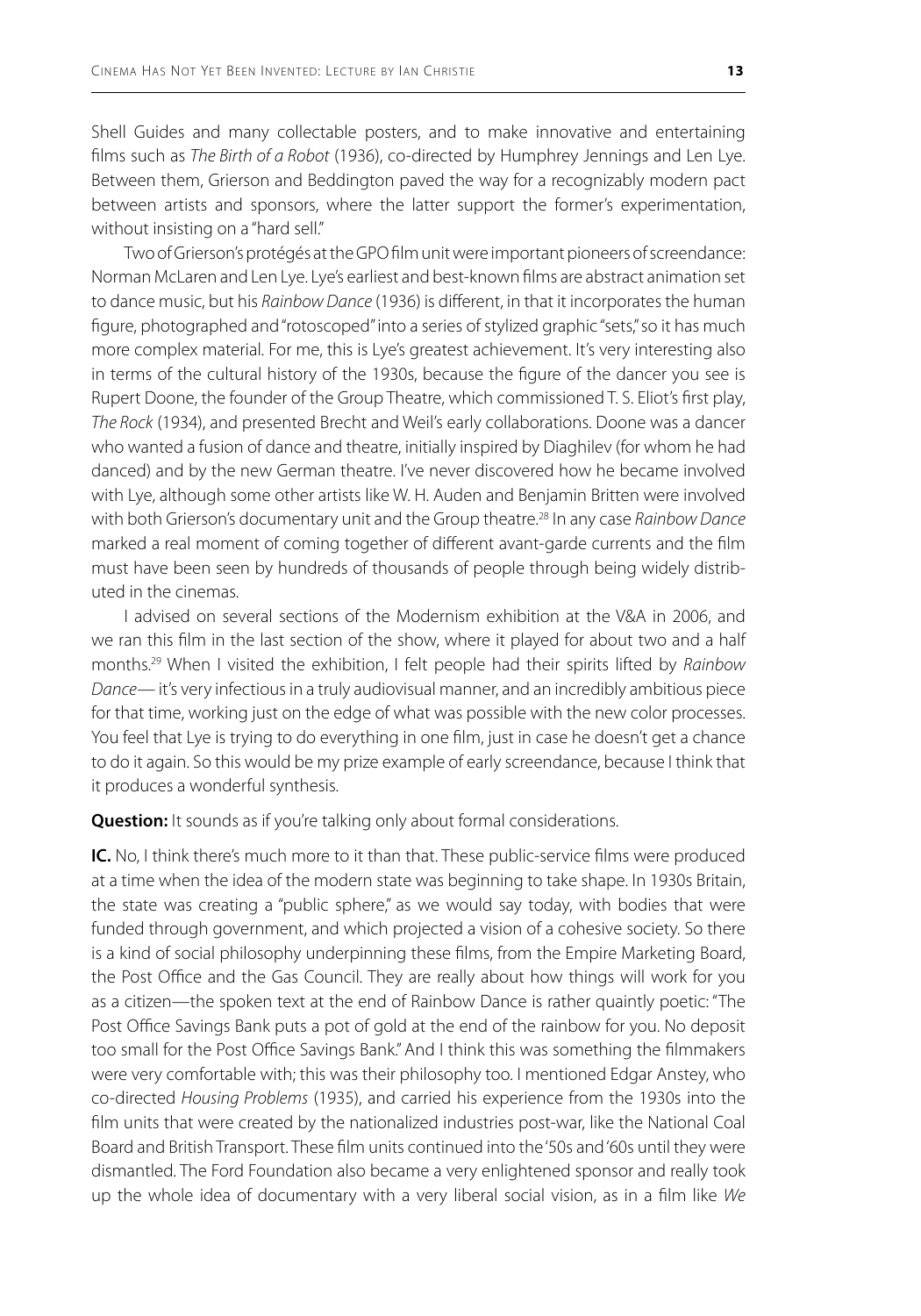*Are the Lambeth Boys* (1959, dir. Karel Reisz). They certainly weren't just trying to promote Ford products. So I think there is a social philosophy behind many of these works, which sits well with their formal liveliness and vivacity, and it's the kind of thing you also find in some French modernists, such as Léger. As a modernist and a Communist, Léger had a very clear social vision in his work of social inclusiveness. If you look at his later work it is all about co-operation and teamwork, workers working together as in *The Builders* (1950) or the cyclists and campers in other paintings. I think there is a lot of that in the 1930s and although we might be more likely to see the formal side of it, you've got to consider the broader ideology of democracy and citizenship as well.

**Question:** I respect this, but it seems important to start talking about these objects as works of art, if one can use that term, beyond works of culture, and within a larger context of aesthetics.

**IC:** I agree, and I think they are works of art, although sometimes they stand in an oblique relationship to the main currents of contemporary art. If you try to place a figure we are all familiar with, Maya Deren, within this landscape, then I would suggest her early films hark back to the 1920s avant-gardes—just as some of those films were themselves "belated." Of course Deren had been shaped by their vision and she was the inheritor of many of those traditions because of her education and background. But what helps to make her films very obviously "art" in the mid–40s is the sense that they refer back to what has now been canonized, as well



**Screen shot from Maya Deren,** *At Land* **(1944). Paris: Re:Voir, 2008. DVD.**

as seeming out of step with the rest of the cinema by the 1940s.

By the 1940s, most of the "historic" avant-gardes had either run their course or reformulated their premises of the 1920s and moved on to a new agenda—which had been forced on them not only by the rise of Fascism and the outbreak of war, but also by accelerating technological development. The aesthetics of the 1940s are in danger of being overshadowed by these major issues, but in many ways this was a highly creative period one of synthesis when, for instance, there was a fusion of the musical and

the melodrama, and a return of phantasmagoric subjectivity (of which more later).

Far from Hollywood, the mid–1940s saw the climax of Eisenstein's artistic achievement. He had probably been the main inspiration for radical filmmakers and for artists in other media in the 1920s and even in the 1930s; and his essays provided the body of theory, which people were using right into the 50s and 60s. But after 1930, Eisenstein completed very few films, although his *Alexander Nevsky* (1938) was probably seen by more people than all his previous films had been, in view of the censorship they had faced.

After *Nevsky* "rehabilitated" Eisenstein in Stalin's Russia, he chose to use his new prestige to make another historical film, *Ivan the Terrible*, whose first part was overtaken by the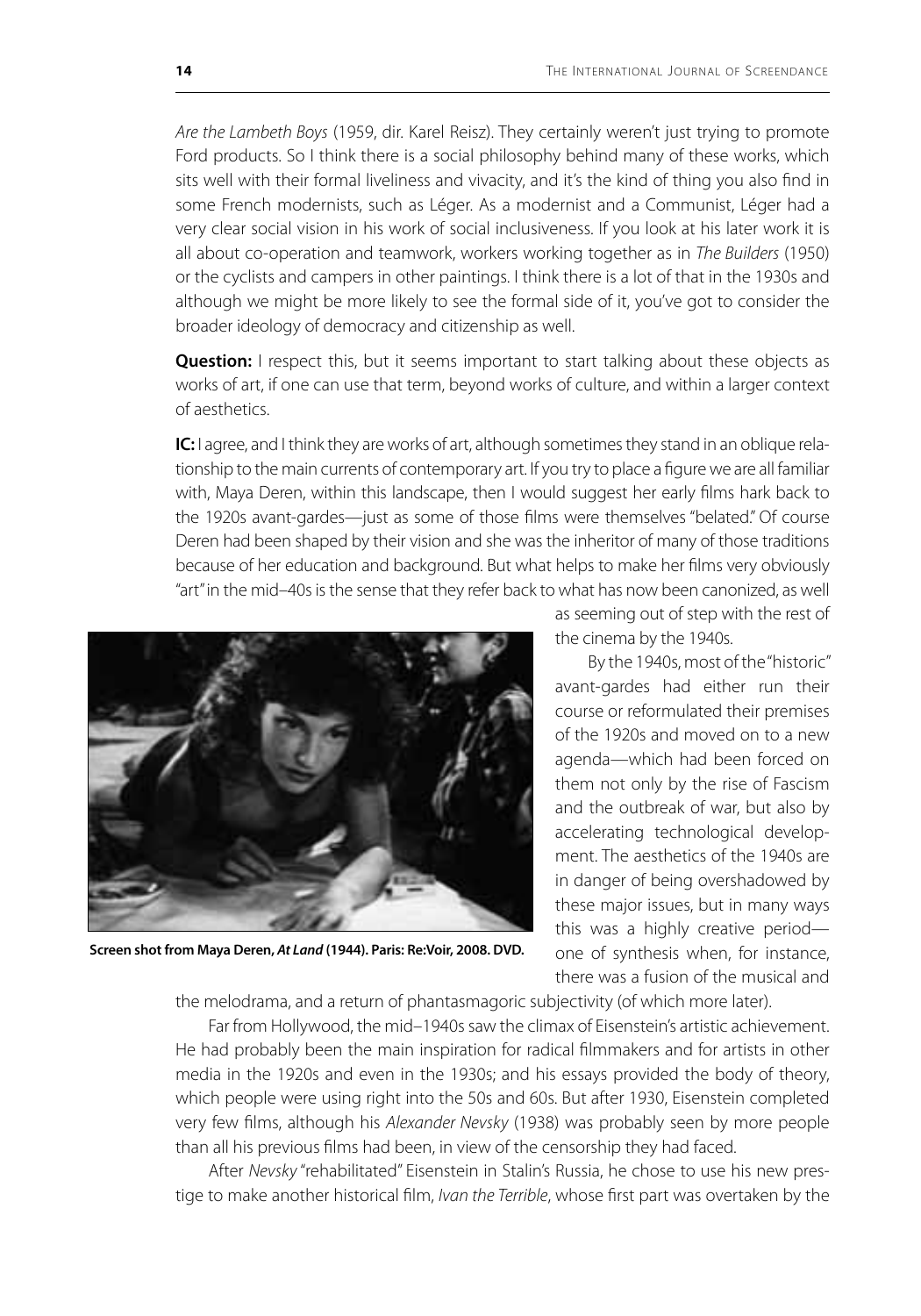

**Screen shot from Powell and Pressburger's phantasmagoric** *The Red Shoes* **(1948): "Total cinema" of the post-war period. Directed by Michael Powell and Emeric Pressburger. UK: ITV, 2009. DVD.**

war and came to be seen as a message from beleaguered Russia, awarded the Stalin Prize and subsumed into wartime propaganda. But the more daring and personal second part, *The Boyars' Plot*, was banned and not seen until 1958, ten years after Eisenstein's death. By then, it seemed completely out of time. Khrushchev had started the process of criticizing Stalin and Soviet cinema was showing a new modernity in films like *The Cranes are Flying* (Kalatozov, 1957) and *The Ballad of a Soldier* (Chukhrai, 1959). Audiences were about to see *Les quatre cents coups* (Truffaut, 1959) and *Saturday Night and Sunday Morning* (Reisz, 1960), so the late arrival of *IvanThe Terrible, Part II* with Eisenstein's later thinking about montage in the era of sound and color, attracted less attention than it might otherwise have done. And of course Eisenstein's vast body of writing, about montage, Disney and much else, was still to be translated. Seen in this light, I would argue that *Ivan Part II* is actually one of the great aesthetic statements of the mid-century—and its mise-en-scene still has a lot to contribute to the evolution of screendance.

After World War Two, Eisenstein still dreamed of a "total cinema" using color, stereoscopy and even variable screen shape.<sup>30</sup> And, not coincidentally, Hollywood actively experimented with these variations on the classic film format. Hitchcock, in particular, was preoccupied by immersive techniques from 1946 onwards, using "seamless" sequence shots (*Under Capricorn*, *Rope*), dream imagery (*Spellbound*), and even 3D in *Dial M for Murder* (1954). Meanwhile Bazin, writing in 1946–48 and distinctly hostile to *old-style* Soviet montage, theorized a new realism, which was influenced by the deep-focus/long-take mise-en-scene of Welles's *Citizen Kane*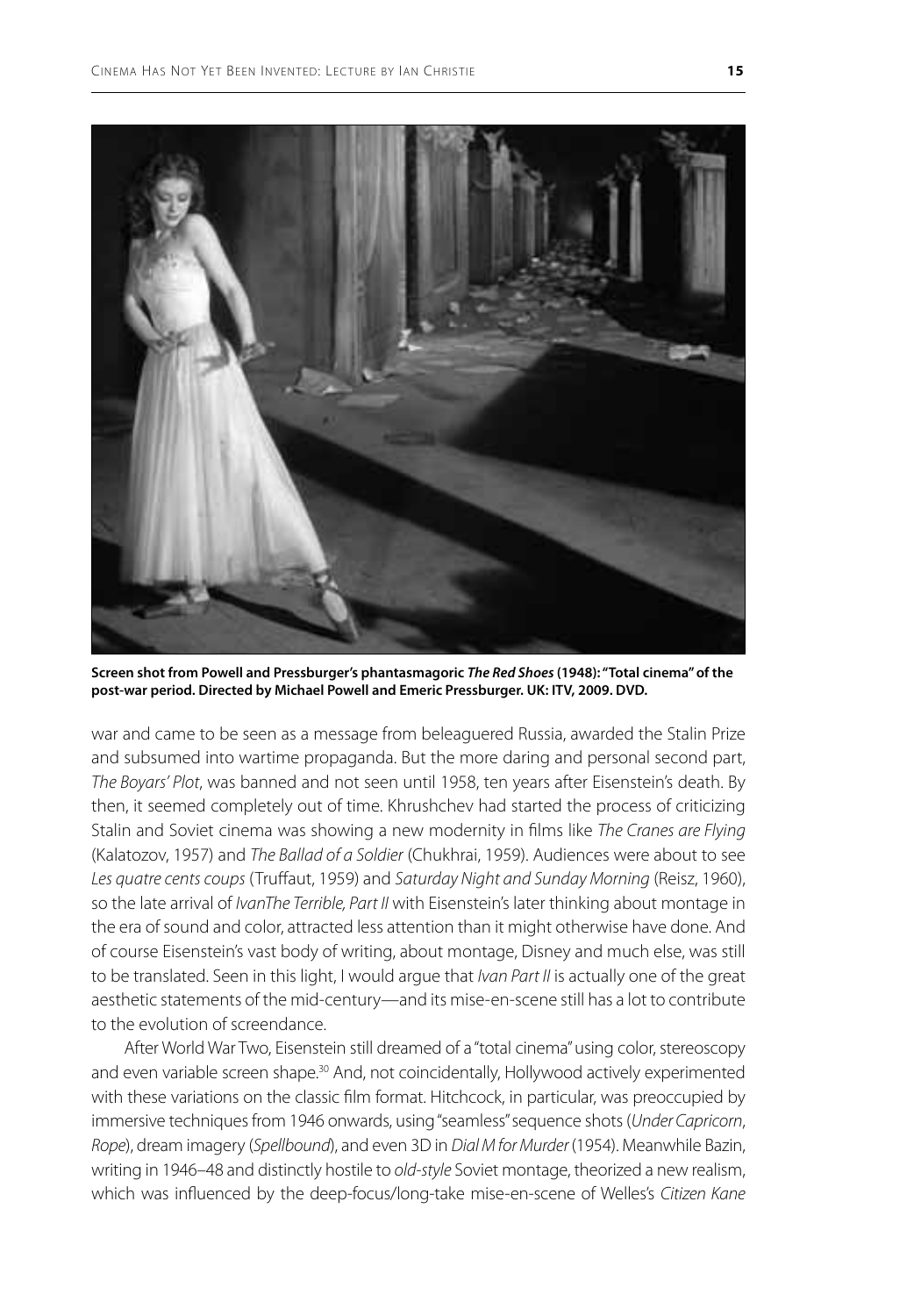and Wyler's *The Little Foxes*, and by Rossellini and Neo-realism. So we have real aesthetic choices here: the "total cinema" of Eisenstein, Hitchcock, and indeed Michael Powell (*The Red Shoes*, *Tales of Hoffmann* ) versus Bazinian "realism."

It was "les enfants de Bazin," the filmmakers of the French *nouvelle vague*, along with all the other new waves of the 1960s (Czech, Polish, Russian, British), who helped produce an international "art cinema" that in many ways seemed to fulfill the long-awaited promise of what cinema might achieve. It was a body of work which had the same kind of moral and formal complexity—the same sense of being rooted in its own national cultures, yet able to travel—that great literature, drama and painting had. And by the mid 1960s, cinema seemed in many ways more important than what was happening in those other media—I called it a "universal theatre" in the Slade Lectures. There was a certain moment when Bergman, Godard, Buñuel and maybe twenty other filmmakers seemed to constitute the front line of what was happening in world culture. It didn't last, but it did hold for a certain period in the '60s.

The same 1960s saw a contestation of art cinema, the international art cinema that had a very significant following amongst the international intelligentsia, and the challenge came from artists and theorists—often the same thing—who were interested in minimalism, serialism and the concept of art as a self-referential discourse. This of course goes back to Clement Greenberg's version of formalism, fixated on "medium specificity," which influenced a whole generation of artists. Examples in film are Michael Snow's *Wavelength* (1967), Yvonne Rainer's *Lives of Performers* (1972) and Laura Mulvey's and Peter Wollen's *Riddles of the Sphinx* (1977),



**Screen shot from Mulvey and Wollen's** *Riddles of the Sphinx*  **(1977) explored performance, feminism and film itself. British Film Institute Production B.**

three films that celebrated in different ways a highly self-referential discourse of film.

One of the leading artist-theorists figures of the movement known as "structural film" (which now seems a rather reductive label), Hollis Frampton, declared in a 1968 performance piece entitled A Lecture: "It seems that a film is anything that may be put into a projector, that will modulate the emerging beam of light."<sup>31</sup> His actions during the performance, which essentially involved a 16mm projector turned on and off, included holding a pipe cleaner in the light beam—an action which may recall for us Virginia Woolf's delight at that accidental "tadpole" seen on the Film Society screen. Another work from the same

period, Anthony McCall's *Light describing a cone*, first shownin 1973, invited spectators to regard the projector's light-beam as a spectral sculpture, asserting a similarly minimalist/ materialist view of "film."32

In the 1970s and '80s radical filmmakers took on board a series of critiques and aspirations that were driven by—variously—the rise of feminism, the claims of the Third World, radicalized psychoanalysis according to Lacan and Deleuze and Guattari, and many other challenges to the idea of film having what Frampton scorned as "a coherent normal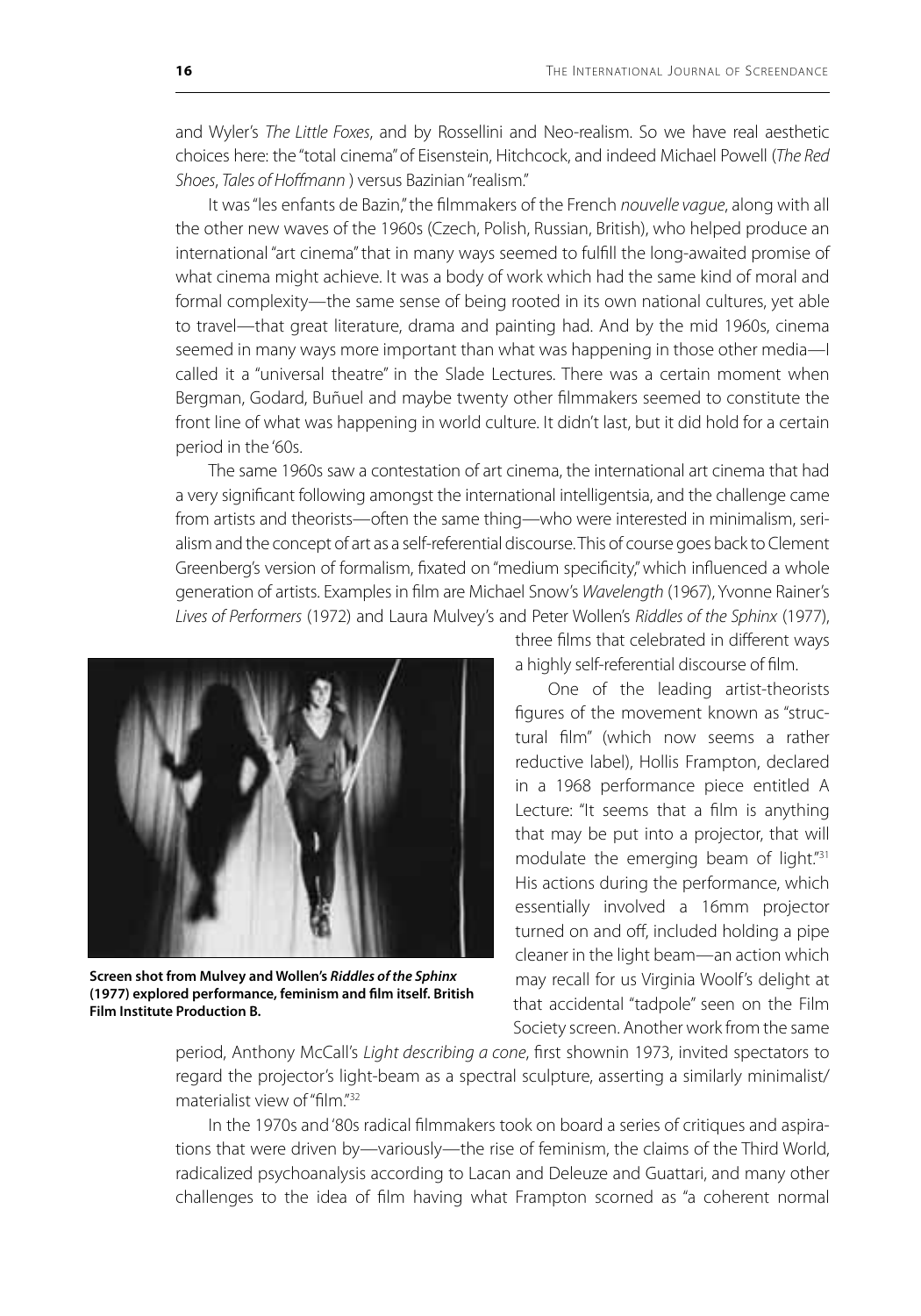paradigm."<sup>33</sup> And while this was going on in one corner, the Hollywood studios, after their acute anxiety during the 60s, were busy devising bigger and better ways of increasing their revenues and keeping control of the international entertainment business. Need I remind you that *Jaws* (1975) is now regarded as the first "blockbuster"?

So, to end, two open questions that arise from thinking about the history of this approximation to "cinema." 1995–1996 saw widespread celebration of the centenary, and prompted much stocktaking and pondering about "what is cinema?" And this ontological anxiety over defining something that is clearly in flux has continued ever since. A recent example I would recommend is the essay by Yuri Tsivian, "What is Cinema?," subtitled "An Agnostic Answer," which he wrote originally in answer to a post-centenary questionnaire circulated by the French journal *Trafic*.<sup>34</sup> The thrust of Tsivian's essay is to move away from essentialist definitions and to recognize that "what cinema is has changed enough times for a history of cinema's identities to be written."<sup>35</sup> In common with a number of historians of the medium (such as myself), he recognizes that we are dealing with a plural phenomenon, and one that very definitely cannot usefully be defined by a single technological structure or canon of works. This last point is relevant to thinking about your field: screendance. While the practice of defining cinema according to "great works" and established traditions—mainly of narrative-based fiction film—continues, there are many other traditions and uses of, let us call it, the filmic apparatus. So, thinking about cinema from the standpoint of movement, of interaction, of "choreography for camera" could prove as legitimate as many other frameworks. Feel free to enter the business of canon-creation!

The second question, which we can hardly avoid, is one that has stoked the ontological anxiety I mentioned above: what difference has digitization made during the last decade? Is, for instance, Alexander Sokurov's *Russian Ark* (2003), entirely captured by a digital camera and composited rather than edited, still cinema, albeit by other means? For Sokurov, it was definitely cinema by other means, since he had no intention to make a break with the past. On the contrary, he simply used digital capture as a tool to realize a particular vision he had of making "a film in a single breath," as he calls it. He hasn't actually shot in digital much since then and seems to have no particular interest in it *per se*.

For many filmmakers (note how this word persists, indeed is becoming consolidated), digital is essentially a tool; but for some theorists, such as David Rodowick, its widespread

adoption marks the start of a new era, which has actually replaced cinema, perhaps without anybody noticing.36 Or, to put it in older terms, could we describe it as an epistemological break, which is the sort of critical language popular in the 1970s, when people used to argue that there was an epistemological break between early and late Eisenstein (David Bordwell), or before and after Cubism (John Berger). Is it useful to think about



an epistemological or ontological **Screen shot from** *Russkiy kovcheg,* **or** *Russian Ark* **(2002). Cinema by other means, by Alexander Sokurov. Fora-Fil'm, 2003. DVD.**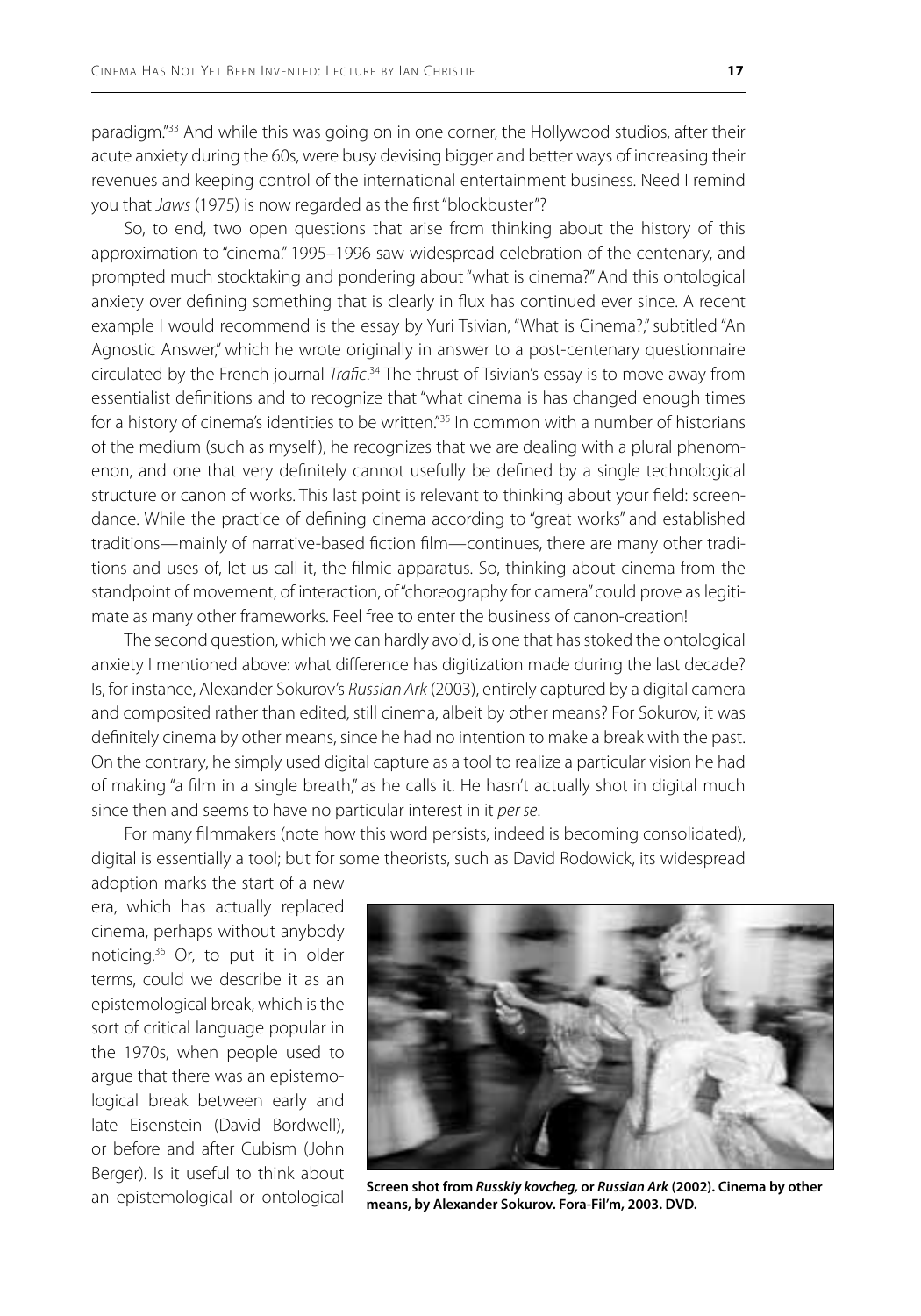"break" between the photochemical era and the increasingly all-digital one we're inhabiting? And what indeed are the implications of using digital media to "quote" films—as Godard has done in his *Histoires du cinéma*, and as I have been doing in this talk?

**Question:** Screendance has been invented and there is a body of work that one can look at, but one has to apply extant methodologies to reading those works—as was done in the 70s and 80s in Feminist and Queer Studies and though various other lenses.

**IC:** Of course, but I think one of the questions for the screendance community is really what to do about work made outside of the concept of screendance, but which appears to belong to it. And clearly there are going to be different positions, with some wanting to be quite purist and consider only work which is produced within a defined set of parameters and intentions. This is going to be a narrow canon, which goes back to Maya Deren and perhaps sees her as its ideal progenitor. Or there is the other extreme, which would want to be quite heterodox and choose material from a wide range of sources, perhaps seeing screendance as a search system to remap cinema according to a set of ideas, which relate to dance in the widest sense. I've heard some of you use those terms when you've talked about the choreographic aspect of a film which has nothing resembling dance in it. So it's conceivably possible to recast the whole history of cinema in terms of a dance dimension and find it everywhere (Frampton cheekily suggested that "the whole history of art is no more than a massive footnote to the history of film"). $37$  But this perhaps loses what specificity you want, and runs the risk of dispersing the idea of "screendance" too widely? It depends what you want to do with the concept . . .

## **References**

- Andreyev, Leonid. "Second Letter on Theatre." In Taylor and Christie, 37–38. Originally published as "Pis'mo o teatre.' *Shipnovik* 22 (1914): 245–47.
- Bazin, André. *What is Cinema?, Volumes 1 and 2.* Edited and translated by Hugh Gray. Berkley: University of California Press, 1967, 1971.
- Benjamin, Walter. "The Work of Art in the Age of Mechanical Reproduction." 1936.
- *Marxists.org.* Last modified February 2005. http://www.marxists.org/reference/subject/philosophy/works/ge/ benjamin.htm.
- Christie, Ian. "Before the Avant-Gardes: Artists and Cinema, 1910–1914." In *La decima musa: il cinema e le altre arts.* Proceedings of the VI Domitor Conference/VII International Film Studies Conference, Udine, Italy, 2000. Edited by Leonardo Quaresima and Laura Vichi, 367–84. Udine: Forum, 2001.

\_\_\_\_\_\_. "Cinema has not yet been invented" lecture given as part of the Slade Lecture Series at the University of Cambridge, 20 January 2006. "A Cambridge First in Film." *University of Cambridge*. Last modified 2010. http:// www.admin.cam.ac.uk/news/press/dpp/2006012001.

\_\_\_\_\_\_. "Film as a Modernist Art." In *Modernism: Designing a New World*. Edited by Christopher Wilk. London: V&A Publications, 2006.

\_\_\_\_\_\_."'The marvellous is popular!' Dali in the context of Hollywood surrealism." Lecture at the Tate Modern, London, 16 June 2007. "Surrealism and Film Study Day–Part 6." *Tate Channel*. Video, 61:08. http://channel.tate. org.uk/media/38501522001/24888974001.

\_\_\_\_\_\_. "Painting and the Visual Arts." In *Encyclopedia of Early Cinema.* Edited by Richard Abel, 497. Abingdon and New York: Routledge, 2005.

\_\_\_\_\_\_."Vladimir Mayakovsky: 1913–1917, Film and Theatre." *Framework* 18 (1982): 4–6.

Delaunay-Terk, Sonia and Blaise Cendrars, "La Prose du Transsibérien et de la petite Jehanne de France." MoMA*.*  Information at: http://www.moma.org/collection/browse\_results.php?object\_id=11511.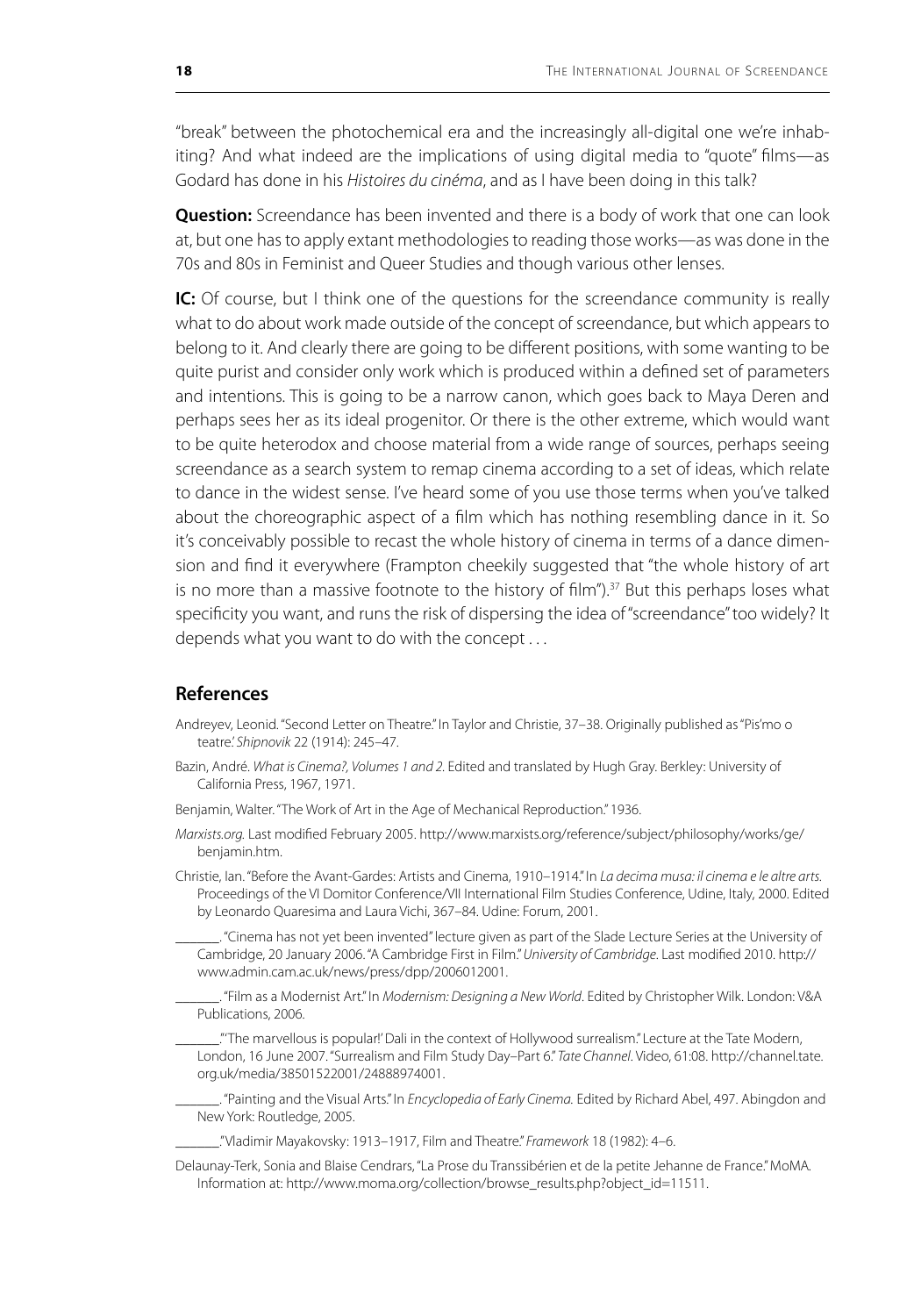Deren, Maya. *At Land*. Originally produced in 1924. Paris: Re:Voir, 2008. DVD.

- "Eye Music." *A Century of Artists' Film in Britain*. Exhibition at the Tate Britain, London, May 19–August 10, 2003. Information at: http://www.tate.org.uk/britain/artistsfilm/programme1/eyemusic.htm.
- Frampton, Hollis. *Circles of Confusion: Film, Photography, Video: Texts 1968–1980.* Rochester: New York: Visual Studies Workshop Press, 1983.
- Mayakovsky, Vladimir. "The Relationship between Contemporary Theatre and Cinema and Art." In Taylor and Christie, 35–37 (cited above). Originally published as "Otnoshenie segodnyashengo teatra I kinematografa k iskusstvu." Kine-Zhurnal. September 8, 1913.
- Murch, Walter. "Dickson Experimental Sound Film 1895." *FilmSound.org*. http://www.filmsound.org/murch/ dickson.htm.

Nekes, Werner. *Media Magica*. Mülheim an der Ruhur, Germany: Arte, 2004. DVD, 53 minutes.

- Rodowick, D.N. *The Virtual Life of Film*. Cambridge, Massachusetts: Harvard University Press, 2007.
- Sidnell, Michael. *Dances of Death: The Group Theatre of London in the Thirties*. London: Faber, 1984.
- Taylor, Richard and Ian Christie, eds. *The Film Factory: Russian and Soviet Cinema in*
- *Documents 1896–1939*. New York: Routledge, 1988.
- *The Assassination of the Duc de Guise*. Directed by André Calmettes and Charles Le Bargy. France: Le Film d'Art, 1908. 15 minutes.
- *The Eyes, Lies and Illusions: The Art of Deception*. London: Lund Humphries in association with Laurent Mannoni and Marina Warner, 2004. Published in conjunction with the exhibition of the same name, shown at the Hayward Gallery, London, 2004–2005.
- *The Last Machine*. Narrated by Terry Gilliam. Directed by Richard Curson Smith. Produced by Ian Christie and John Wyver. London: BBC2, 1995.
- Tsivian, Yuri. "What is Cinema? An Agnostic Answer." *Critical Inquiry* 34, no. 4 (Summer 2008): 754–76.

von Herkomer, Hubert. Editorial in *The Bioscope (The Independent Film Trade Paper)*, October 30, 1913: 341.

- Ward, John Owen, ed. Oxford Companion to Music. 10<sup>th</sup> ed. London: Oxford University Press, 1991. s.v. "Colour and Music."
- Wollen, Peter. "Two Mayakovsky Scenarios with an Introduction." *Screen* 12, no.4 (1971): 122–51.
- Woolf, Virginia. "The Cinema." *The Crowded Dance of Modern Life: Selected Essays. Volume Two*. Edited by Rachel Bowlby. London: Penguin, 1995. 54–58.

## **Notes**

1. Christie, "Cinema."

2. The title was later to become the title of the first issue of the *International Journal of Screendance*.

3. Selections of Bazin's essays have appeared in the two volumes of *What is Cinema?*, which were edited and translated by Hugh Gray and published in 1967 and 1971.

- 4. Bazin, "The Myth of Total Cinema,"21.
- 5. Woolf, "The Cinema," 57.
- 6. Woolf, "The Cinema," 56.
- 7. Christie, *The Last Machine*.

8. The synchronized sound version now available online was restored in 2000 by Walter Murch and Rick Schmidlin, working at Industrial Light and Magic and George Lucas's Skywalker Sound, in collaboration with the Library of Congress and the Edison National Historic Site. The restoration shows the film with different degrees of digital "repair" (for details, see http://en.wikipedia.org/wiki/Dickson\_Experimental\_Sound\_Film; and for the restoration, see http://www.youtube.com/watch?v=Y6b0wpBTR1s).

9. The fact that the film shows two men dancing has led to its adoption as an early film of significance to gay culture, although Edison scholars are at pains to point out that it is more likely Dickson simply used workmen from the factory when he needed a "performance" to music.

10. Schools were invited to arrange parties to see *The Last Days of Pompeii* in London in 1913; and King George V and Queen Mary visited the Albert Hall in 1915 to see *Cabiria*.